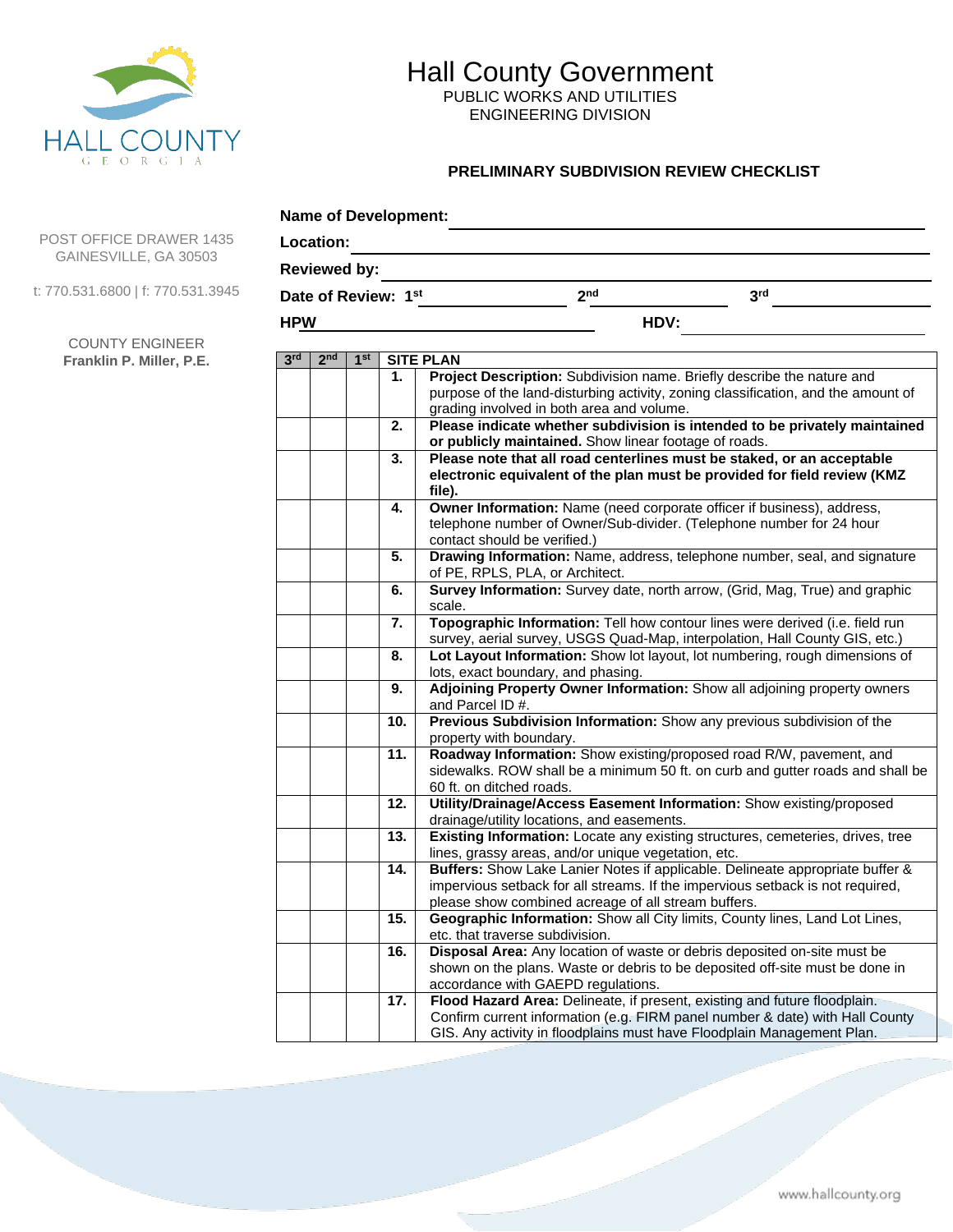PUBLIC WORKS AND UTILITIES ENGINEERING DIVISION



POST OFFICE DRAWER 1435 GAINESVILLE, GA 30503

t: 770.531.6800 | f: 770.531.3945

| <b>COUNTY ENGINEER</b>   |  |  |
|--------------------------|--|--|
| Franklin P. Miller, P.E. |  |  |

| 3rd | 2 <sub>nd</sub> | 1st |     | THE FOLLOWING NOTES MUST APPEAR ON PLANS:                                                                                                                                                                         |
|-----|-----------------|-----|-----|-------------------------------------------------------------------------------------------------------------------------------------------------------------------------------------------------------------------|
|     |                 |     | 1.  | "No additional construction or improvements, including but not limited to walls,<br>fences, signs, sprinkler systems, lights, etc. will be allowed on the road R/W."                                              |
|     |                 |     | 2.  | "Centerline must be surveyed and staked for the grading inspection."                                                                                                                                              |
|     |                 |     | 3.  | "Fire hydrants to be placed a minimum of 6' behind curb and water valves out of<br>pavement."                                                                                                                     |
|     |                 |     | 4.  | "Sidewalks will be installed before final plat / one year after final plat / on a lot<br>by lot basis. ALL sidewalks shall be installed within two years of final plat<br>approval."                              |
|     |                 |     | 5.  | "Retaining walls over 4' in height and part of initial infrastructure will be required<br>to be inspected by design professional or representative and inspection report<br>will required at time of final plat." |
|     |                 |     | 6.  | "Sign every lot or 100', whichever is less, stating: "Streamside Buffer - Do Not<br>Remove or Alter Existing Native Vegetation."                                                                                  |
|     |                 |     | 7.  | "Detention pond or sediment basin/storage will be installed & functioning before<br>any major grading or impervious surfaces are constructed."                                                                    |
|     |                 |     | 8.  | "No waste materials of any kind shall be buried in any area of the right-of-way or<br>under any roadway fill sections."                                                                                           |
|     |                 |     | 9.  | "All waste or debris shall be disposed of in a legal and permitted manner."                                                                                                                                       |
|     |                 |     | 10. | "No bury pits allowed."                                                                                                                                                                                           |

| 3 <sup>rd</sup> | 2 <sub>nd</sub> | 1st |     | <b>P&amp;P SHEETS</b>                                                               |
|-----------------|-----------------|-----|-----|-------------------------------------------------------------------------------------|
|                 |                 |     | 1.  | <b>Scale:</b> Minimum horizontal and vertical scale.                                |
|                 |                 |     | 2.  | <b>Street Layout:</b> Show street layout, road names, CL stations, horizontal curve |
|                 |                 |     |     | data, minimum radii (CL, EP, and R/W)                                               |
|                 |                 |     | 3.  | Reverse Curves: Distance between reverse curves                                     |
|                 |                 |     | 4.  | Vertical Alignment: Vertical curve data, minimum length, maximum/minimum            |
|                 |                 |     |     | grade, including turnaround and intersection grades.                                |
|                 |                 |     | 5.  | Sight Distance: Intersection sight distance and stopping sight distance.            |
|                 |                 |     | 6.  | Storm Sewer: Location, length, size, type, percent grade, drainage area, Q, etc.    |
|                 |                 |     | 7.  | Catch Basin: Catch basin spacing - 600' maximum.                                    |
|                 |                 |     | 8.  | Construction Easement: Construction easement for street, if needed.                 |
|                 |                 |     | 9.  | City Limit/County Line: City limit/County line tied to centerline.                  |
|                 |                 |     | 10. | Street Jogs: Minimum distance 200 feet.                                             |
|                 |                 |     | 11. | <b>L-Back Curb:</b> L back C&G in negative grade turnaround (transition in 30' R).  |
|                 |                 |     | 12. | Cul-De-Sac Information: Cul-de-sac data (40-ft radius asphalt, minimum length,      |
|                 |                 |     |     | 120-ft R/W diameter, temporary for phasing).                                        |
|                 |                 |     | 13. | Intersection Angle: CL street intersection angle.                                   |
|                 |                 |     | 14. | Water Valve: Water valve conflict with pavement (especially at entrance).           |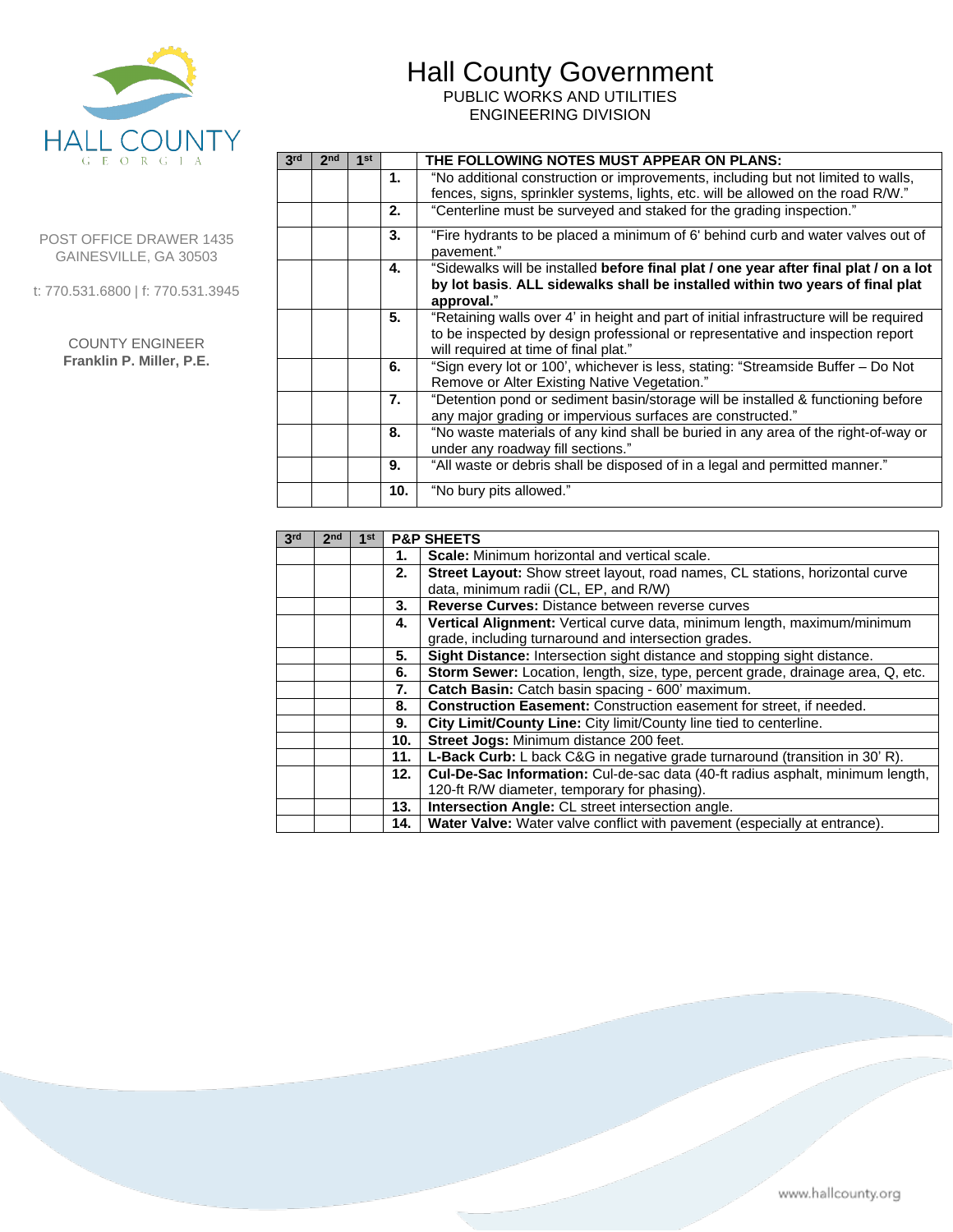PUBLIC WORKS AND UTILITIES ENGINEERING DIVISION



#### POST OFFICE DRAWER 1435 GAINESVILLE, GA 30503

t: 770.531.6800 | f: 770.531.3945

#### COUNTY ENGINEER **Franklin P. Miller, P.E.**

| 3 <sup>rd</sup> | 2 <sub>nd</sub> | 1 <sup>st</sup> |           | <b>DETAIL SHEETS</b>                                                                                                                                                                                              |  |  |  |  |
|-----------------|-----------------|-----------------|-----------|-------------------------------------------------------------------------------------------------------------------------------------------------------------------------------------------------------------------|--|--|--|--|
|                 |                 |                 | 1.        | Typical: Typical Section (check compared to Hall County Plate in                                                                                                                                                  |  |  |  |  |
|                 |                 |                 |           | regulations)                                                                                                                                                                                                      |  |  |  |  |
|                 |                 |                 | 2.        | Curb & Gutter: C&G Detail                                                                                                                                                                                         |  |  |  |  |
|                 |                 |                 | 3.        | <b>Intersection: Intersection Detail (with existing County road)</b>                                                                                                                                              |  |  |  |  |
|                 |                 |                 | 4.        | Cross Drain Cross Section: Cross section at cross drains                                                                                                                                                          |  |  |  |  |
|                 |                 |                 | 5.        | Storm Sewer: CB, HW, DI, JB Details; manhole cover must be locking -<br>standard Hall County design.                                                                                                              |  |  |  |  |
|                 |                 |                 | 6.        | Material and diameter of all storm drain pipes shown. Storm drain pipes<br>under roads or in streams shall be RCP or HDPE only. Pipes under road<br>shall cross perpendicularly. Pipes in dams shall be RCP only. |  |  |  |  |
|                 |                 |                 | 7.        | Storm drain profiles                                                                                                                                                                                              |  |  |  |  |
|                 |                 |                 | 8.        | Pipe Design Chart: Including hydraulic grade line, gutter spread, etc.                                                                                                                                            |  |  |  |  |
|                 |                 |                 | 9.        | Utility Cross Section: Utility location cross section                                                                                                                                                             |  |  |  |  |
|                 |                 |                 | 10.       | Sidewalk: Sidewalk detail                                                                                                                                                                                         |  |  |  |  |
| 3 <sup>rd</sup> | 2 <sub>nd</sub> | 1 <sup>st</sup> |           | <b>STORMWATER MANAGEMENT</b>                                                                                                                                                                                      |  |  |  |  |
|                 |                 |                 | 1.        | Stormwater Management Report: All projects submitted for review shall be                                                                                                                                          |  |  |  |  |
|                 |                 |                 |           | accompanied by a stormwater management report.                                                                                                                                                                    |  |  |  |  |
|                 |                 |                 | 2.        | Pre-developed and post-developed drainage maps showing drainage areas, Time                                                                                                                                       |  |  |  |  |
|                 |                 |                 |           | of Concentration (Tc) calculations based on travel length, elevation, and<br>Mannings "n", and a point of study.                                                                                                  |  |  |  |  |
|                 |                 |                 | 3.        | Run-off coefficients based on Hall County Stormwater Manual.                                                                                                                                                      |  |  |  |  |
|                 |                 |                 | 4.        | Inflow hydrographs with peak flows for the 1, 25, and 100 year storms.                                                                                                                                            |  |  |  |  |
|                 |                 |                 | 5.        | Stage/Storage/Discharge table for all proposed detention ponds                                                                                                                                                    |  |  |  |  |
|                 |                 |                 | 6.        | Outlet Control structure (O.C.S.) details and calculations including those for the                                                                                                                                |  |  |  |  |
|                 |                 |                 |           | emergency spillway, drain valve pipe, anti-seep collar, etc.                                                                                                                                                      |  |  |  |  |
|                 |                 |                 | 7.        | Hydrological routing for the 1, 25, and 100 year storms routed through the<br>proposed stormwater management facility.                                                                                            |  |  |  |  |
|                 |                 |                 | 8.        | Stormwater Quality Site Development Review Tool demonstrating compliance                                                                                                                                          |  |  |  |  |
|                 |                 |                 |           | with TSS loading for the entire site. Ponds should include forebay, anti-seep                                                                                                                                     |  |  |  |  |
|                 |                 |                 |           | collars, and drain valve if necessary. Seepage control or anti-seep collars should                                                                                                                                |  |  |  |  |
|                 |                 |                 |           | be provided for all outlet pipes, and emergency spillways. Utilize Georgia                                                                                                                                        |  |  |  |  |
|                 |                 |                 |           | Stormwater Management Manual for all design requirements.                                                                                                                                                         |  |  |  |  |
|                 |                 |                 | 9.<br>10. | Proprietary Device Certification (% removal). Flow rate (show on plans).<br>Assure credits used are valid for site (overland flow, natural conservation areas,                                                    |  |  |  |  |
|                 |                 |                 |           | etc.) NOTE: All conservation area easements must be recorded on final plat.                                                                                                                                       |  |  |  |  |
|                 |                 |                 | 11.       | Land Use Maps reflect data entered in Review Tool.                                                                                                                                                                |  |  |  |  |
|                 |                 |                 | 12.       | The stormwater management report should bear the original seal and                                                                                                                                                |  |  |  |  |
|                 |                 |                 |           | signature(s) of the Registered Professional Engineer who prepared the report.                                                                                                                                     |  |  |  |  |
|                 |                 |                 |           |                                                                                                                                                                                                                   |  |  |  |  |

| 3rd | 2 <sub>nd</sub> | 1st |    | STORMWATER MANAGEMENT SITE PLAN DATA                                                 |
|-----|-----------------|-----|----|--------------------------------------------------------------------------------------|
|     |                 |     | 1. | Shall provide a 20' drainage easement, from the 100 year storm routed elevation,     |
|     |                 |     |    | and grant Hall County permission to enter upon subject property. Provide an          |
|     |                 |     |    | original signed Stormwater Management Facility Access Easement agreement.            |
|     |                 |     |    | The 20' access easement must be no steeper than 3:1. Show the location of any        |
|     |                 |     |    | easements around and leading to the pond from a County maintained road.              |
|     |                 |     |    | Easement around pond shall be located along toe of slope on downstream side of       |
|     |                 |     |    | the pond dam.                                                                        |
|     |                 |     | 2. | If required, provide minimum 5' high chain link fencing with warning signs and a     |
|     |                 |     |    | 14' gate. Fence is required if steeper than 3:1 slope and deeper than 3' at 25 year. |
|     |                 |     |    | storm elevation.                                                                     |
|     |                 |     | 3. | Provide a silt gauge and concrete survey marker. Show locations on plans.            |
|     |                 |     | 4. | Stormwater Management Facility access locations must use either concrete             |
|     |                 |     |    | apron or rolled back curb at connection to roadway.                                  |
|     |                 |     | 5. | Provide water quality BMPS, if applicable. Show locations on plans.                  |